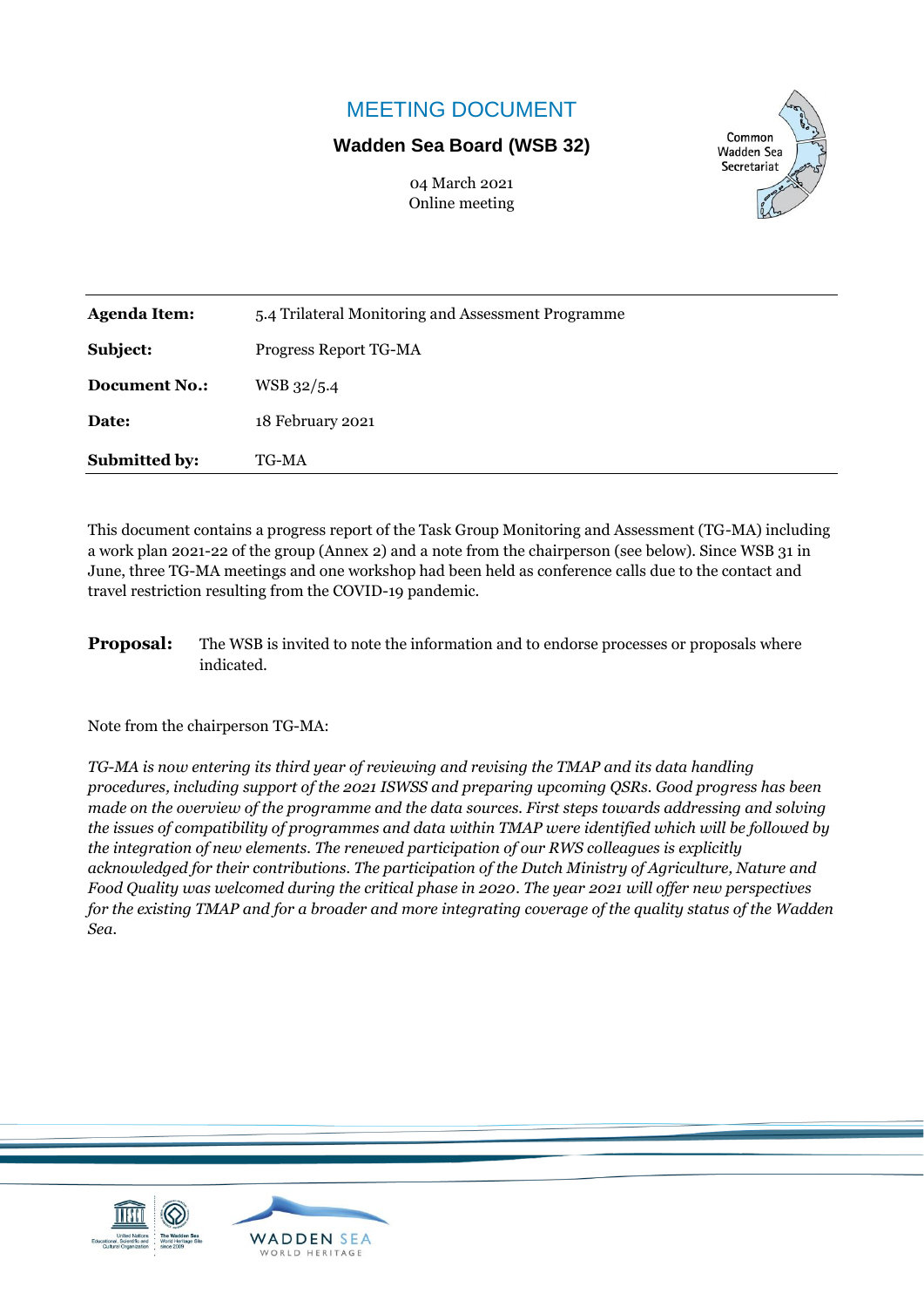# Task Group Monitoring and Assessment (TG-MA) progress report to WSB 31

Since WSB-30 the TG-MA has progressed on the following specific items:

## **1. Trilateral Monitoring and Assessment Programme (TMAP) and trilateral data handling**

#### **1.1 TMAP**

During its first meeting, the TG-MA decided to initiate the activities on TMAP and data handling with an inventory of the programme covering all regions and the full set of parameters. The underlying table was based on former attempts of the predecessor group TMAG. The near completion of the table was achieved in late 2020 and the basis for the corresponding online workshop on 10-11 December 2021. During this workshop, the table was intensely discussed, gaps were identified and concrete actions to attempt solving these issues were identified. As an overall result, a complete overview on the TMAP programme and its current implementation was achieved for the first time for several years. This table would be the basis for a further adjustment of the programme to current needs (e.g. emerging issues or relevant EU directives), but also be used as a basis for the further exploration, assessment and revitalization of the trilateral data handling (see also 1.2).

The TG-MA envisaged a series of workshops to be conducted in 2021 with the aim to fill the discovered deficiencies, but also to explore the integration of new parameters from emerging issues (e.g. climate change, new pollutants, alien species). The workshops would be planned in cooperation with relevant trilateral groups but in parts also with external experts. Due to the travel and contact restrictions resulting from the COVID-19 pandemic, most of the workshops were expected to be held in an online format. This was considered as a limiting condition but needs to be overcome to safeguard further progress. The following conceptual TMAP workshops are planned during 2021 to further modernize and develop the programme:

Beaches and Dunes / Salt Marshes / Subtidal Habitats / Geomorphology and Hydrology An additional TMAP workshop, involving also external/international experts was planned on emerging issues, like e.g., climate change or alien species, with the aim to explore options for an enhanced coverage of these topics by TMAP.

**Proposal:** WSB is invited to note the information.

#### **1.2 Trilateral Data Handling**

During its last meeting TG-MA decided to start investigation of the data handling process by approaching the responsible persons within the regions directly for a first contact. With the TMAP parameter table now at hand, the data delivery processes should be followed up and a performance overview should point to existing deficiencies. This exploration phase would result in a common workshop on data handling. All activities would be in consultation with EG-Data.

**Proposal:** WSB is invited to note the information.

## **2 Quality Status Report (QSR)**

#### **2.1 QSR Thematic Reports**

TG-MA considered earlier that a full QSR during the German presidency was not realistic due to capacity issues and the ongoing TMAP and data handling revision. As an alternative, it was proposed to present selected updated QSR Thematic Reports. The first set of QSR Thematic Reports to be selected for updating was under the consideration of the major themes of the International Scientific Wadden Sea Symposium (ISWSS) (now postponed to November/December 2021). Additionally, it was discovered that during the development of the SIMP, underlying information on the five key topics (Coastal protection, Energy, Fisheries, Shipping and Tourism) needed to be further explored and collected, such as inventories and status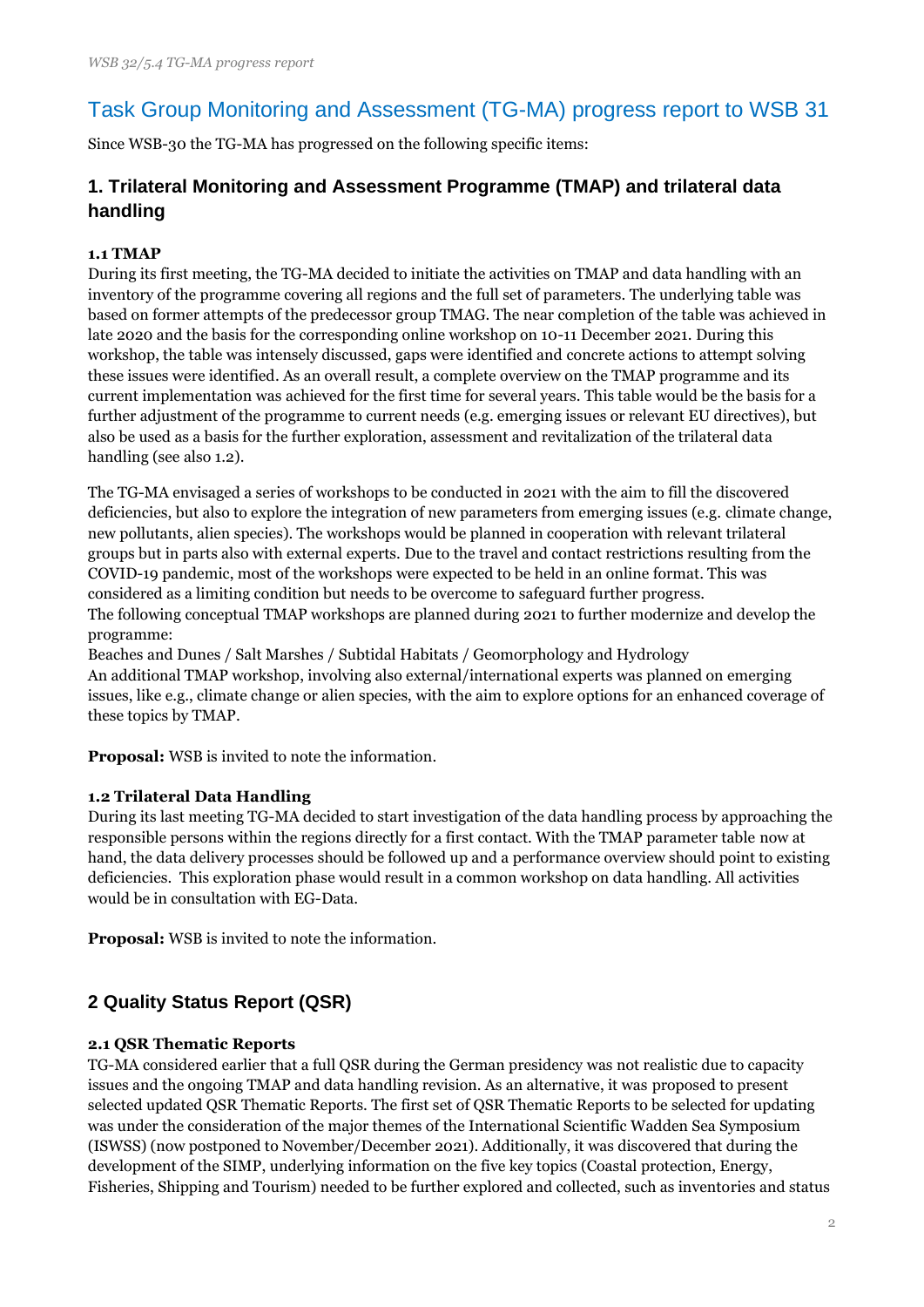and trends reports. As this mirrors the ground laying activities for creating a QSR Thematic Report, the coordinators of SIMP and QSR within CWSS developed a plan to interlink and streamline these processes and products, also to operate cost effective. A list of QSR Thematic Reports which are currently updated is in Table 1.

An additional product for the Ministerial Conference would still need to be developed by TG-MA with a potential involvement of the new QSR Editorial Board (see also 2.2).

|              | <b>QSR THEMATIC REPORT</b>  | Update<br>selection<br><b>Criterium</b> | <b>Trilateral group</b><br>involved               | remarks                                                          |
|--------------|-----------------------------|-----------------------------------------|---------------------------------------------------|------------------------------------------------------------------|
| $\mathbf{1}$ | <b>Alien Species</b>        | <b>ISWSS</b>                            | <b>EG-Alien Species</b>                           |                                                                  |
|              | 2 Breeding Birds            | <b>ISWSS</b>                            | <b>EG-Breeding Birds</b>                          |                                                                  |
| 3            | <b>Climate Change</b>       | <b>WG</b> initiative                    | <b>EG-Climate</b>                                 |                                                                  |
|              | <b>Energy</b>               | <b>SIMP</b>                             | <b>TG-Management</b>                              |                                                                  |
| 5.           | Fish                        | <b>ISWSS</b>                            | WG-Swimway                                        |                                                                  |
|              | <b>Fisheries</b>            | <b>SIMP</b>                             | TG-Management                                     |                                                                  |
|              | <b>Flyway</b>               | <b>ISWSS</b>                            | EG-Migratory Birds,<br><b>WSFI Steering Group</b> |                                                                  |
|              | <b>Hazardous Substances</b> | Pending report<br>from 2017 QSR         | <b>TG-Monitoring and Assessment</b>               | Study on data status<br>commissioned -<br>report further delayed |
| 9            | <b>Marine Mammals</b>       | <b>ISWSS</b>                            | EG-Seals (Marine Mammals)                         |                                                                  |
| 10           | <b>Migratory Birds</b>      | <b>ISWSS</b>                            | <b>EG-Migratory Birds</b>                         |                                                                  |
|              | 11 Shipping and Harbours    | <b>SIMP</b>                             | TG-Management                                     |                                                                  |
|              | 12 Sublitoral Habitats      | <b>ISWSS</b>                            | <b>TG-Monitoring and Assessment</b>               |                                                                  |
|              | 13 Tourism                  | <b>SIMP</b>                             | NG-Tourism                                        |                                                                  |
|              | 14 Salt Marshes and Dunes   | <b>EG</b> initiative                    | <b>EG Salt Marshes and Dunes</b>                  | implementation<br>depending on finances                          |
|              | <b>Coastal Protection</b>   | <b>SIMP</b>                             | <b>EG-Climate</b>                                 | <b>Cancellation based on</b><br>author assessment                |

#### **Table 1. Selected QSR Thematic Reports for updating**

**Proposal:** WSB is invited to note the information.

#### **2.2 QSR Editorial Board**

TG-MA drafted new Terms of Reference (TOR) for the coming QSR Editorial Board and also discussed potential participants. TG-MA agreed that the QSR Thematic Reports should ideally be scientifically independent products. Regarding those reports under the headline 'human use', the trilateral authorities might support the process with information supply and advise, coordinated by the Editorial Board, in cooperation with TG-MA and TG-M. The QSR Editorial Board should have a scientific background and is expected to act independently. The panel will play a vital role in the review process safeguarding scientific soundness and in the development of QSR relevant content for the Ministerial Conference in consultation with TG-MA and TG-M where necessary. The panel would be brought into effect for the duration of the German presidency and a subsequent review would reveal options how to proceed, also depending on the properties of future QSR products. The TORs for the QSR Editorial Board are in ANNEX 1.

**Proposal:** WSB is invited to note the information.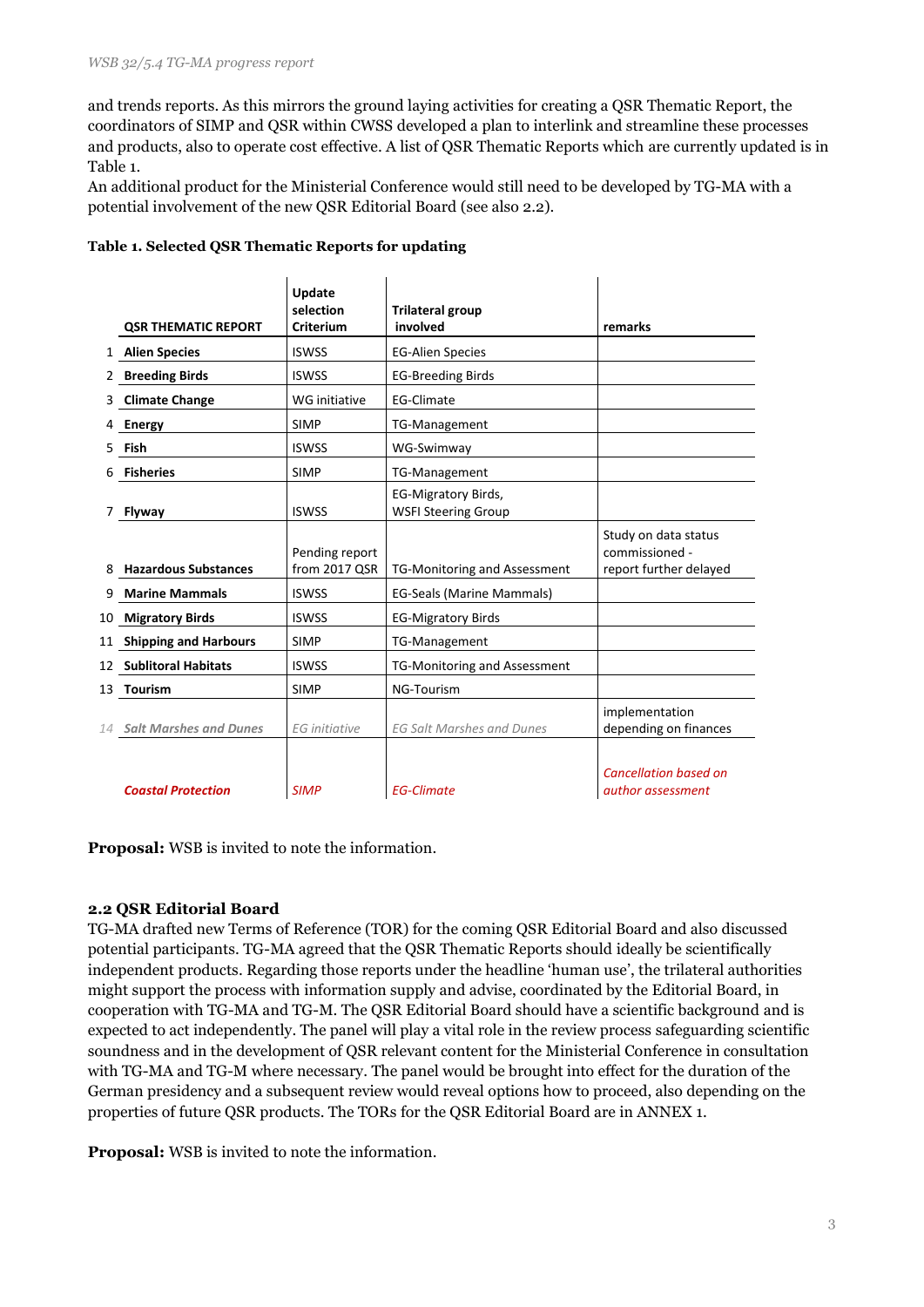## **3. 15th International Scientific Wadden Sea Symposium 2021**

TG-MA decided to take advantage of the postponement of the 15th International Scientific Wadden Sea Symposium (ISWSS) (now 30. November – 03. December 2021) and therefore to envisage the presentations of the completed QSR Thematic Reports with relevance for the programme. Corresponding slots are foreseen in the schedule.

Furthermore, TG-MA and CWSS would continue in supporting the organizers e.g. by proposing key note speakers, moderators and rapporteurs for the conference and also to consider contributions by group members. At an earlier stage, the trilateral groups were requested by TG-MA for delivering further support on relevant items.

**Proposal:** WSB is invited to note the information.

#### **4. Single Integrated Management Plan (SIMP)**

The basic chapters on TMAP and QSR were drafted by CWSS and TG-MA as part of the SIMP content development. Any developments on TMAP during the first half of 2021 would be considered for inclusion into the draft SIMP document.

Furthermore, TG-MA performed during its parameter review workshop an additional exercise to allocate the currently active TMAP parameter groups to the ten key values determined for the OUV. The resulting table was acknowledged by the coordinator of the SIMP process, Ms Luna, and would be a substantial part in the OUV assessment.

Close cooperation was achieved in interlinking the SIMP key topic chapters and the corresponding QSR Thematic Reports (see also 2.1).

**Proposal:** WSB is invited to note the information.

## **5. TG-MA draft Workplan 2021-22**

The document contains an updated draft TG-MA workplan for 2021-22 in ANNEX 2.

**Proposal:** WSB is invited to note the information.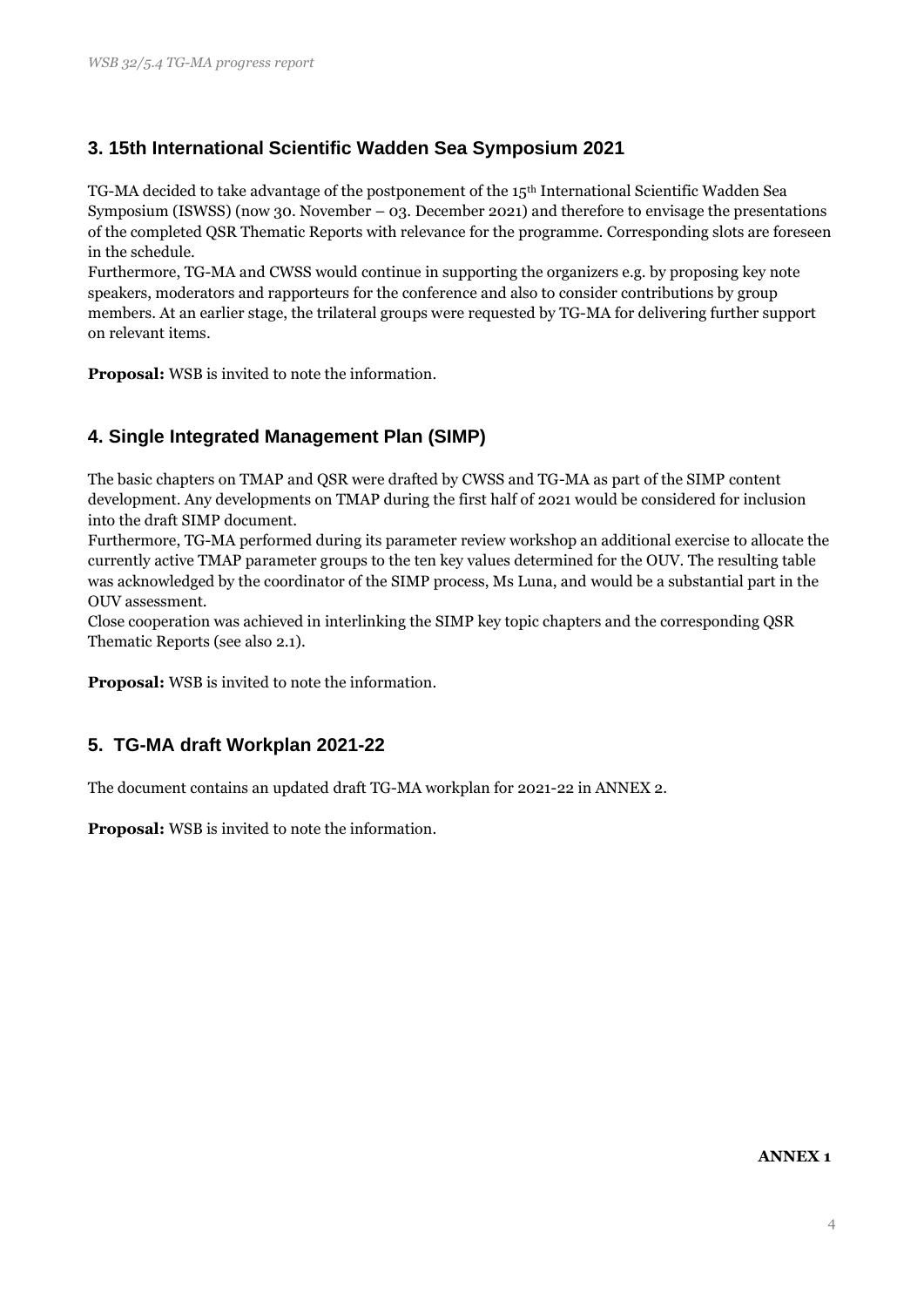# QSR Editorial Board (QSR-EB)

## Terms of Reference

### **Background**

The regularly published Quality Status Reports describe and evaluate the ecological and environmental status of the Wadden Sea. The aim is to scientifically identify changes of this status and possible causes, to classify issues of concern and to indicate possible measures of redress, including the evaluation of the likely effectiveness of these measures, and to detect gaps in knowledge. The QSR is mainly based on the Trilateral Monitoring and Assessment Programme (TMAP) and is assessing the status against the targets of the Wadden Sea Plan (WSP) as well as safeguarding the Outstanding Universal Value (OUV) and the integrity of the World Heritage Site. CWSS, together with the Task Group Monitoring and Assessment (TG-MA), is responsible for an effective planning and smooth processes. The QSR Editorial Board is an effective and independently acting panel for safeguarding sound scientific content by considering the involvement of an appropriate group of reviewers in consultation with TG-MA and TG-Management (TG-M) on relevant topics. The Editorial Board is responsible for the content of the QSR and will contribute to the scientific products for the Ministerial Conference. The Wadden Sea Board (WSB) may mandate a policy response on the outcome, e.g. a Policy Assessment Report.

#### **Objective**

Supervise, as an independent scientific panel, on the academic quality of relevant QSR products, on review and evaluation of content of QSR Thematic Reports, but also on further QSR products for the next Ministerial Conference. Safeguard the assessments against the WSP targets, the existing trilateral strategies and the OUV of the World Heritage site within the Thematic Reports.

## **Tasks**

Evaluation and review of scientific content of QSR Thematic Reports and QSR products in preparation of the Ministerial Conference in November 2022. During the German presidency, it was agreed to consider updates on selected QSR Thematic Reports and to provide a report that will summarize these chapters. The TG-MA supports the Editorial Board with the required data and/or, together with TG-M, the necessary links to the involved governmental bodies.

In particular:

- 1) Evaluate the scientific content of current QSR Thematic Reports on soundness and topicality;
- 2) Advise on planning and outlining of QSR Thematic Reports e.g. by suggesting alternative processes and content;
- 3) Coordinate and have an active role in the review process also by involving further external reviewers from their network and the trilateral community. This coordination will be conducted in consultation with TG-MA and TG-M on relevant topics (e.g. human use chapters), while these groups are not foreseen to participate in the actual reviews themselves;
- 4) Develop and contribute on content on agreed QSR relevant products for the Ministerial Conference together with TG-MA and TG-M;
- 5) Consider presentation of the outcomes of the QSR Thematic Reports at the International Scientific Wadden Sea Symposium (ISWSS) in Nov./Dec. 2021.

#### **Deliverables**

- 1) Coordination of the scientific review of selected QSR Thematic Reports;
- 2) Assessment of scientific content of Thematic Reports and, if applicable, its relevance for WSP targets and the OUV;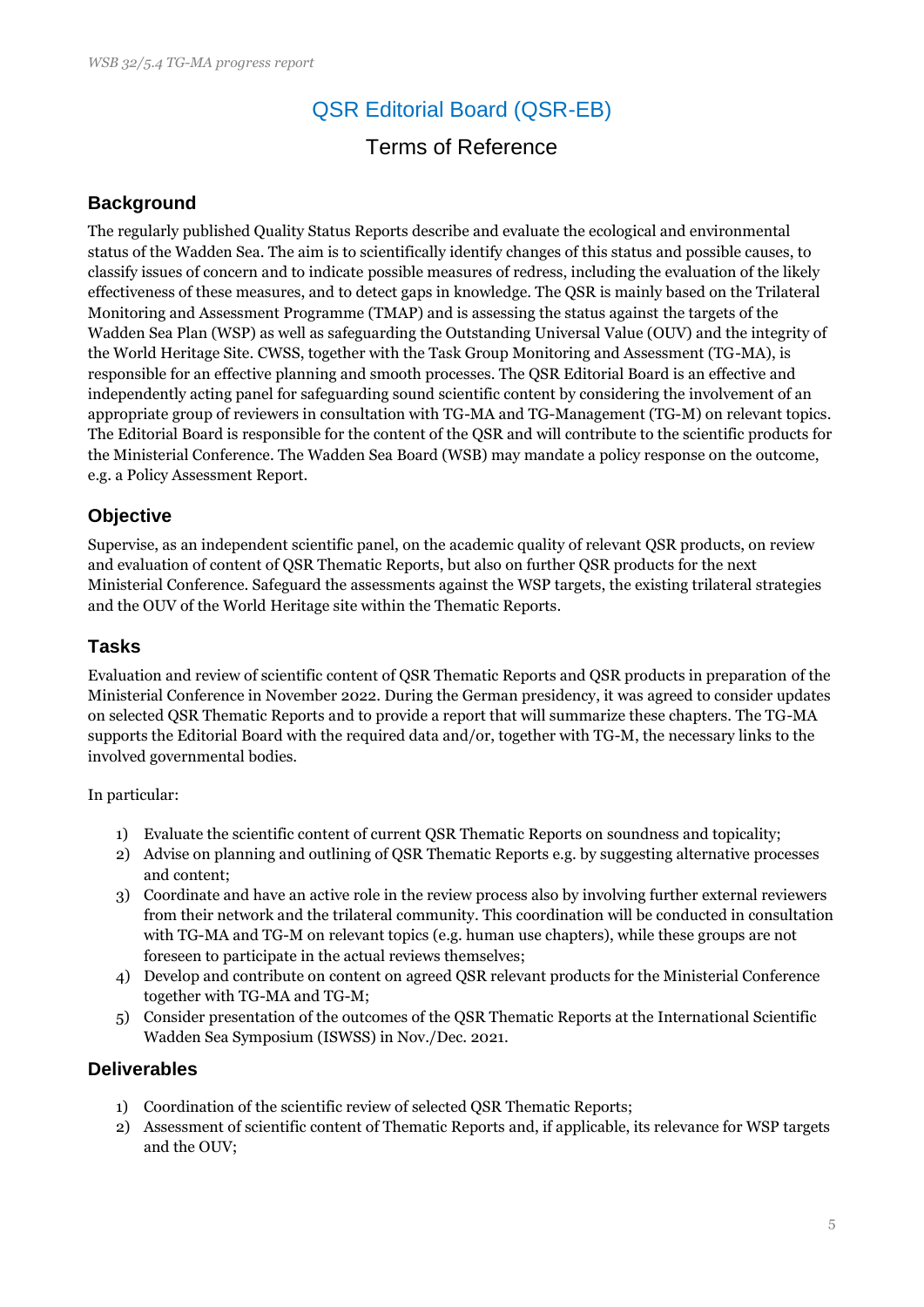3) QSR relevant products/documents, also for the MC in November 2022. (EB in consultation with relevant trilateral groups).

#### **Composition/Membership**

- Coordinator of QSR (CWSS) and Chairperson (from the trilateral framework).
- 1-2 members per region and/or state (NL, DE, LS, HH, SH, DK).
- The composition of the EB should reflect the subject areas of the QSR complex.

#### **Time schedule**

During German presidency.

The QSR EB will have a minimum of five meetings during the remaining working period of the presidency (approx. 1.5 years).